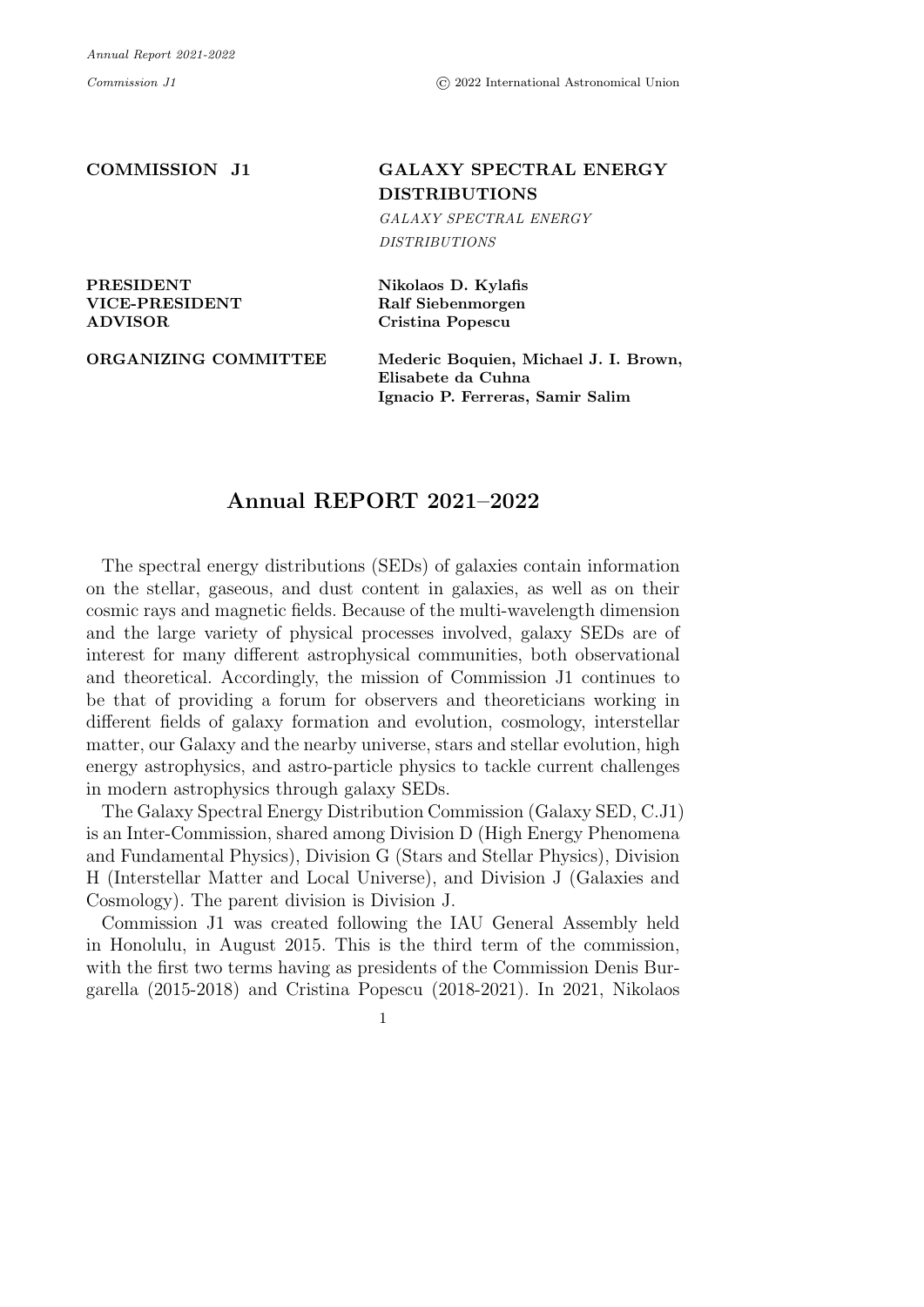## 2 COMMISSION J1

Kylafis took over as President of the Commission, with Ralf Siebenmorgen being elected Vice-President of the Commission. The President appointed Ignacio Ferreras as Secretary of the Commission. The President acknowledges support and guidance from the Advisor of the Commission, Cristina Popescu.

At the beginning of the new term, Commission J1 started with an evaluation of the number and distribution of its members. To date the commission has a total of 223 members, making it comparable in size with the interdivision G-H-J Commission H4 (Stellar Clusters throughout Cosmic Space and Time). It is a medium size Commission that has been continuously increasing in size, proving its relevance to the community. Thus, the Commission saw a 13% increase in its membership since 2018 (the beginning of the previous term).

The analysis of the geographic distribution of the members of Commission J1 showed a very wide spread, amongst all continents and a large number of countries, including countries with smaller astrophysics communities. The gender distribution shows that 28% of the members are female. The Commission has 7 junior members.

The Commission discussed ways of promoting its goals by establishing a series of talks on relevant topics, to be given on a virtual basis via Zoom. The talks will be recorded and distributed to its members and beyond. The talks are meant to also provide a forum for discussion on hot problems in the field. The Commission also discussed the possibility of leading efforts for writing white papers and solving specific problems through collaborations among its members.

In the 2021-2022 period, the President of Commission J1 participated in the parent Division's meetings. He read, ranked, and advised on the selection of IAU symposia. He also participated in the ranking and the selection of the IAU PhD Thesis prize. The President gave advise on the organisation of the Division J Day at the XXXIst General Assembly in Busan, South Korea.

Commission J1 endorsed IAU Symposium 362 "Resolving the Rise and Fall of Star Formation in Galaxies" (chairs Tony Wong and Eva Schienerer), which will take place between 9 and 11 August 2022 during the General Assembly.

Commission J1 continues to endorse the directions put forward by the previous president, Cristina Popescu, as follows:

• continue to promote inter-disciplinary research between different fields of astrophysics, both theoretical and observational, maximising science impact of existing data archives and modelling algorithms in the context of galaxy SEDs,